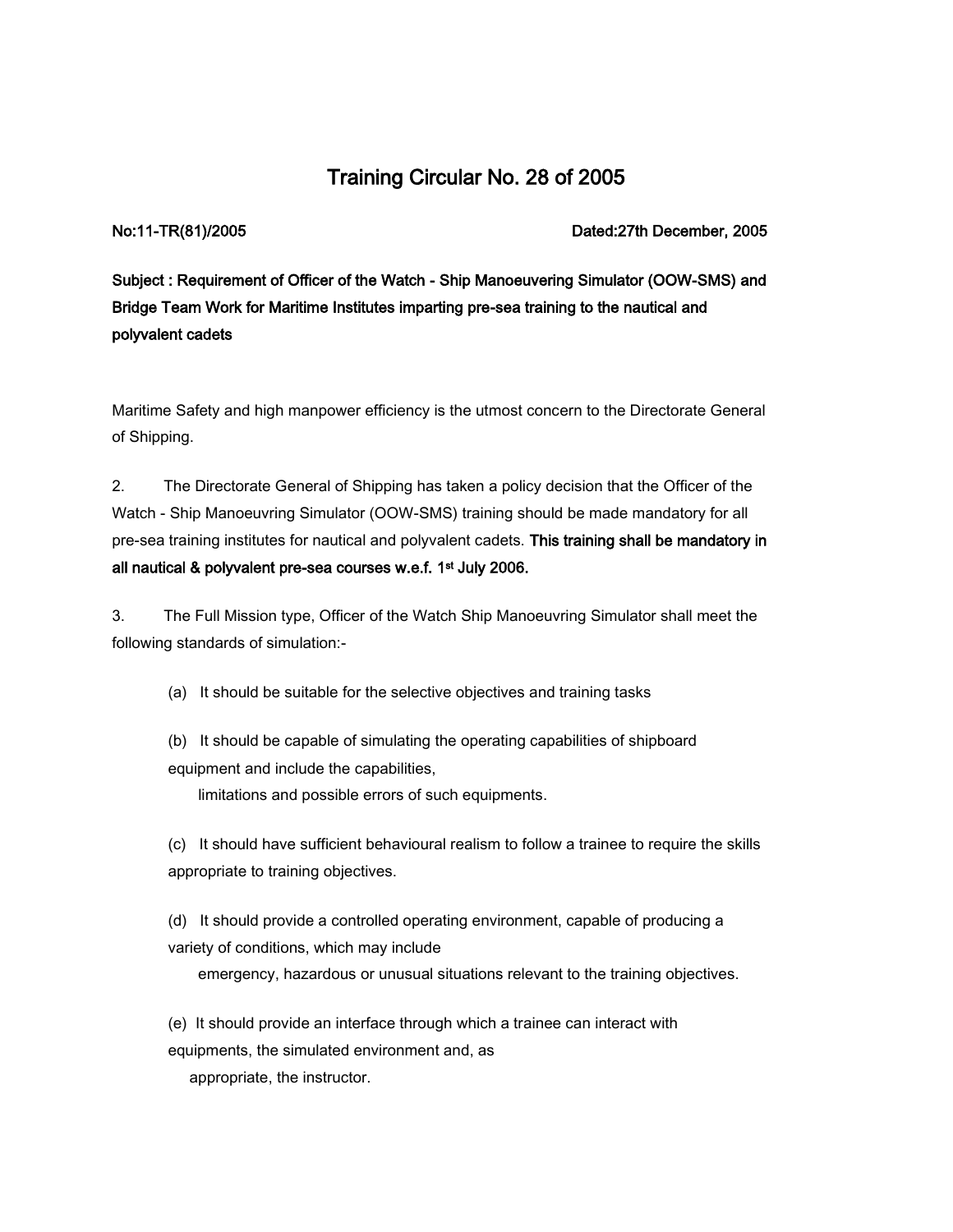(f) It should permit the instructor to control, monitor and record exercises for the effective debriefing of the trainees.

4. The Officer of the Watch - Ship Manoeuvring Simulator (OOW-SMS) shall meet the standards as stipulated in para 3 and the guidelines of specifications as per the Annexure attached.

5. The simulator shall have DGS approval.

6. This issues with the approval of the Director General of Shipping and Secretary to the Government of India.

 Sd/- (Naresh Salecha) Sr. Dy.Director General of Shipping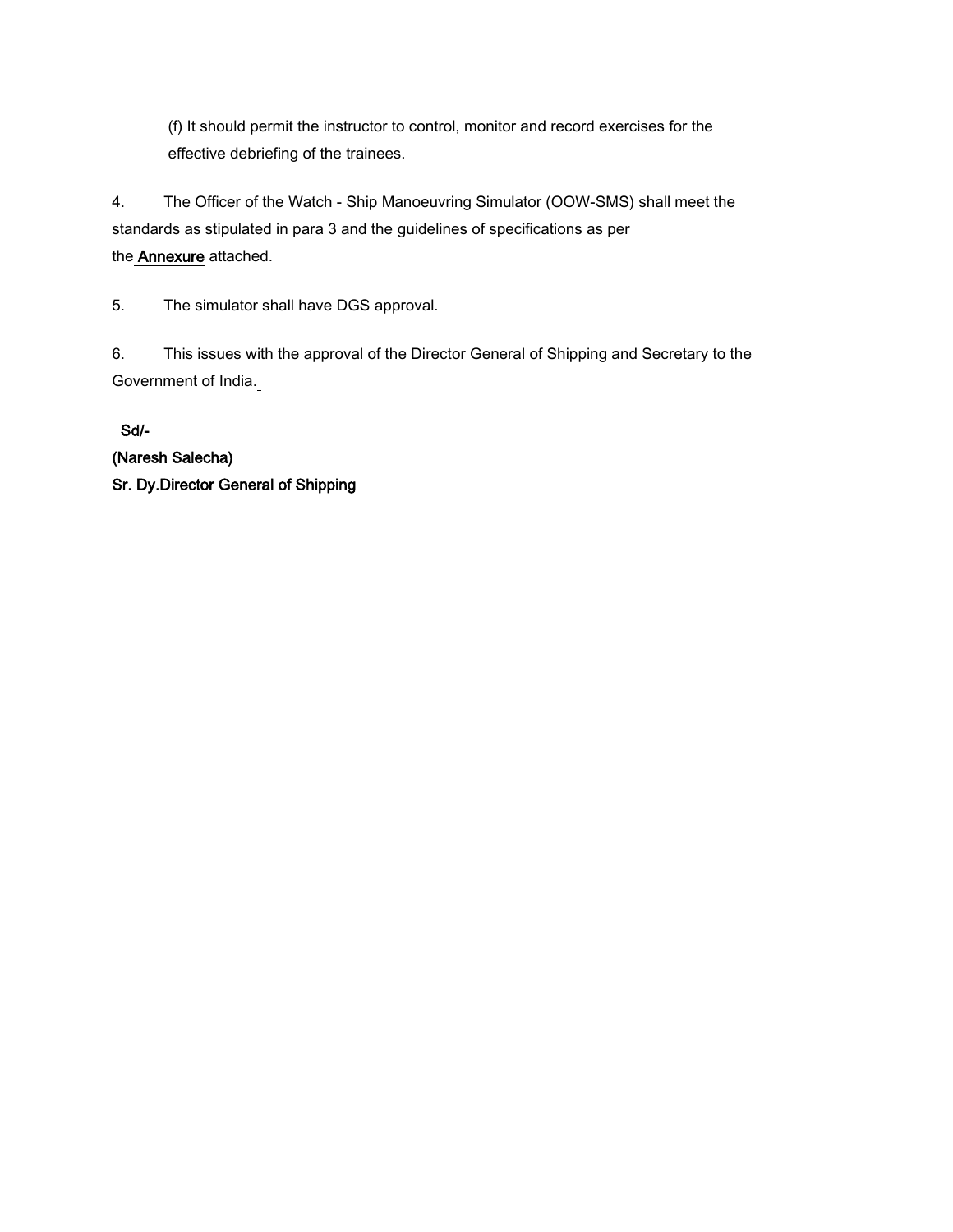## ANNEXURE

# SPECIFICATIONS FOR THE OFFICER OF THE WATCH -SHIP MANOEUVRING SIMULATOR (OOW-SMS) FOR MARITIME TRAINING INSTITUTE IMPARTING PRE-SEA TRAINING TO THE NAUTICAL AND POLYVALENT CADETS

1. Simulator specifications: The simulator consisting of a ship station with instruments of navigation as listed below, as well as display of target ships and surroundings as seen from a wheel house.

1.1 Equipment and consoles to be installed, mounted and arranged in a ship-like manner.

1.2 A separate control for instructor with equipment necessary to monitor the activities in the wheel house effectively.

1.3 The equipment installed in the simulator shall have a similar functionality to corresponding equipment used on board.

1.4 If any equipment does not correspond to the specific make, the applicable IMO performance standard (functionality requirement) for such equipment shall be followed.

1.5 If such a performance standard does not exist, then the functionality of equipment shall, as a minimum, be the same as for any recognized genuine equipment of that type, in use on board ships.

1.6 Equipment as fitted shall resemble the behavioral characteristic for example; accuracy, reaction time and other limitations, related to corresponding equipment in use on board ships.

1.7 User manuals for the simulator equipment and operational control shall be available to the learners for use during exercise.

# 2. Ship types and Areas:

2.1 The simulator shall include mathematical models of at least 4 types of own ship. The model shall resemble accurately the behavioural characteristic of an actual ship of that size, power and type, and realistically behave as per the hydrodynamic effects of wind, current and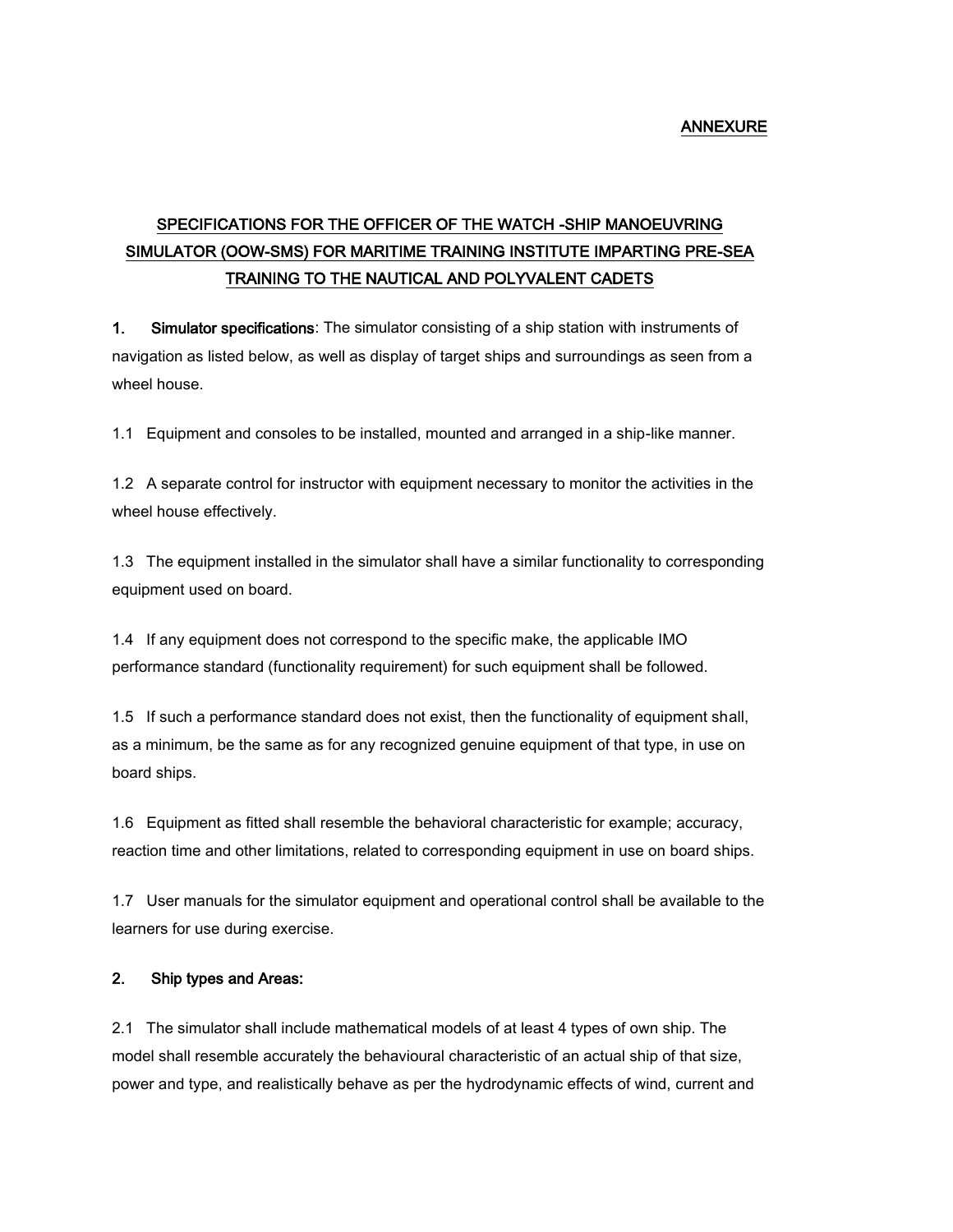swell.

2.2 The simulator shall be able to present at least 10 different types of targets each equipped with mathematical models, which account for motion, drift and steering angle according to forces induced by current, wind and wave.

2.3 The simulator shall be able to provide at least 4 international geographical visual areas for exercise which include open sea and high density traffic areas.

### 3. Detailed Specification:

### 3.1 Visualization:

3..1.1 At least 5 channel visualization of high resolution XGA graphics, about 60 degree horizontal field of view.

3.1.2 The visual screen size 5 X 3 ft. The visual system shall present all navigation marks as displayed on ECDIS and paper charts for that area.

3.1.3. The visual system shall show objects with sufficient realism (detailed enough to be recognized as in real life) The visual system shall replicate movements of all own ships according to 6 degrees of motion freedom.

3.1.4 The simulator shall provide a realistic visual scenario by day, dust or night, including variable meteorological visibility, changing in time. It shall be possible to create a range of visual conditions, from clear to dense fog.

3.1.5 It shall be possible to take accurate bearing of objects seen on the screen.

3.1.6 It shall be possible to use magnified views of the observation.

3.1.7 The visual system shall present at least 25 degree of vertical field view.

3.1.8 There should be proper correspondence between the visual picture, radar and ECDIS.

### 3.2 Simulator Capabilities:

3.2.1 The model shall realistically simulate own ship hydrodynamics in open water conditions,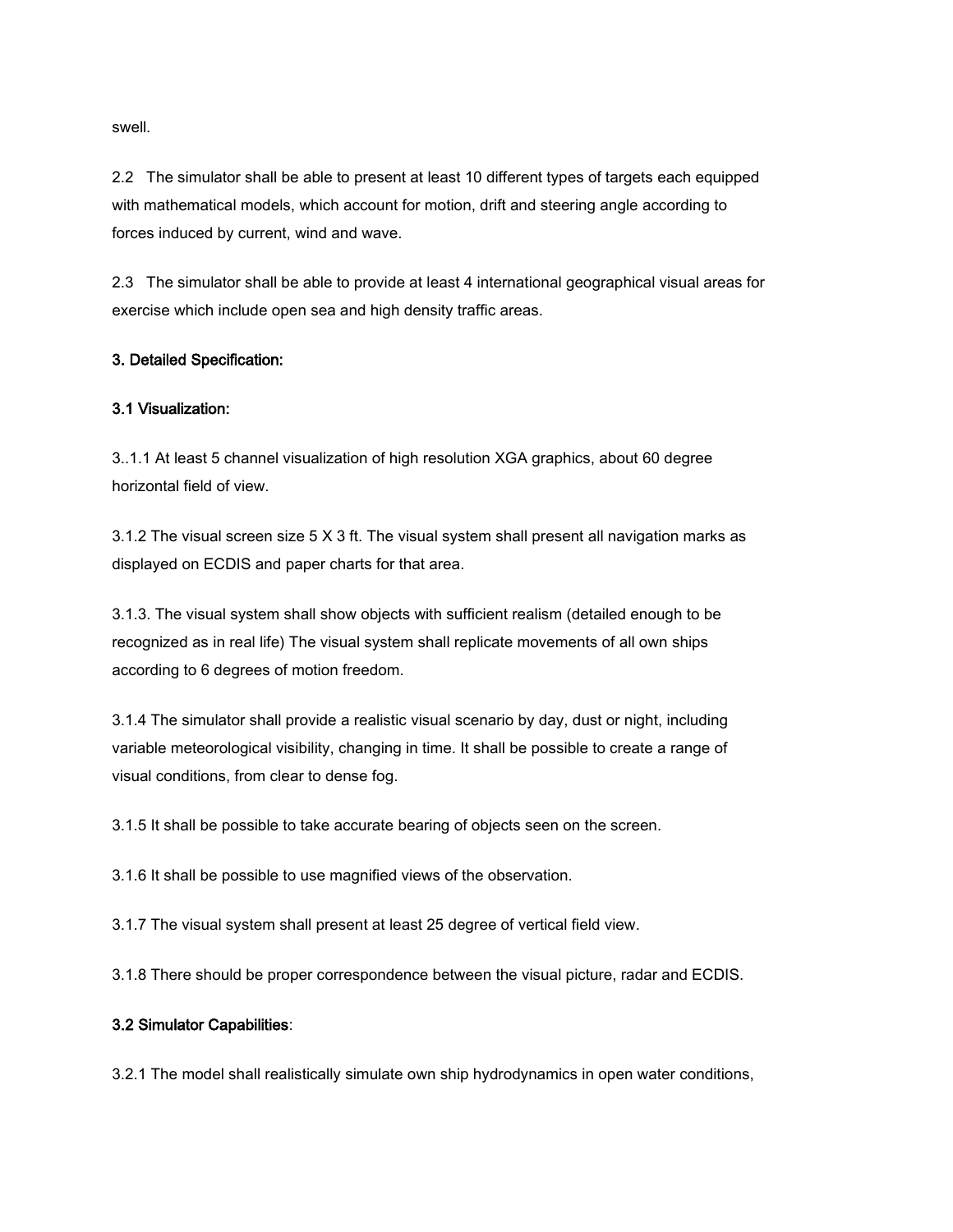including the effect of wind forces, wave forces, tidal stream and currents.

3.2.2 The model shall realistically simulate own ship hydrodynamics in restricted waterways including shallow water and bank affects and interaction with own ships.

3.2.3 The simulator shall provide an own ship engine sound reflecting the power output.

3.2.4 The target ship shall be equipped with navigational lights, ships and sound signal acceding to the 'Rule of the Roads'. The signal should be individually controlled by the instructor and the sound signal shall be directional and fade with range.

3.2.5 The simulator shall be able to present at least 10 target ships. At the same time, where the instructor shall be able to program voyages routes for each target ship individually.

3.2.6 The simulator shall be capable of providing environmental sound (for example; wind) according to condition simulated.

3.2.7 The simulator shall include the depth according to chart used, reflecting water level according to tidal water situation.

3.2.8 The simulator shall provide waves, variable in direction and strength.

# 3.3 Own Ship Control Station:

The following shall be provided as hardware panels and shall be installed, mounted and arranged in a manner that it would physically resemble the front panel of ship's navigating bridge. The hardware panel should have operational resemblance to actual ship-board equipment.

3.3.1 Propulsion control for controlling own ship's engine ahead and stern.

3.3.2 Steering control: There shall be provision for the following, at or near the console

- .1 Steering wheel
- .2 steering motor
- .3 hand steering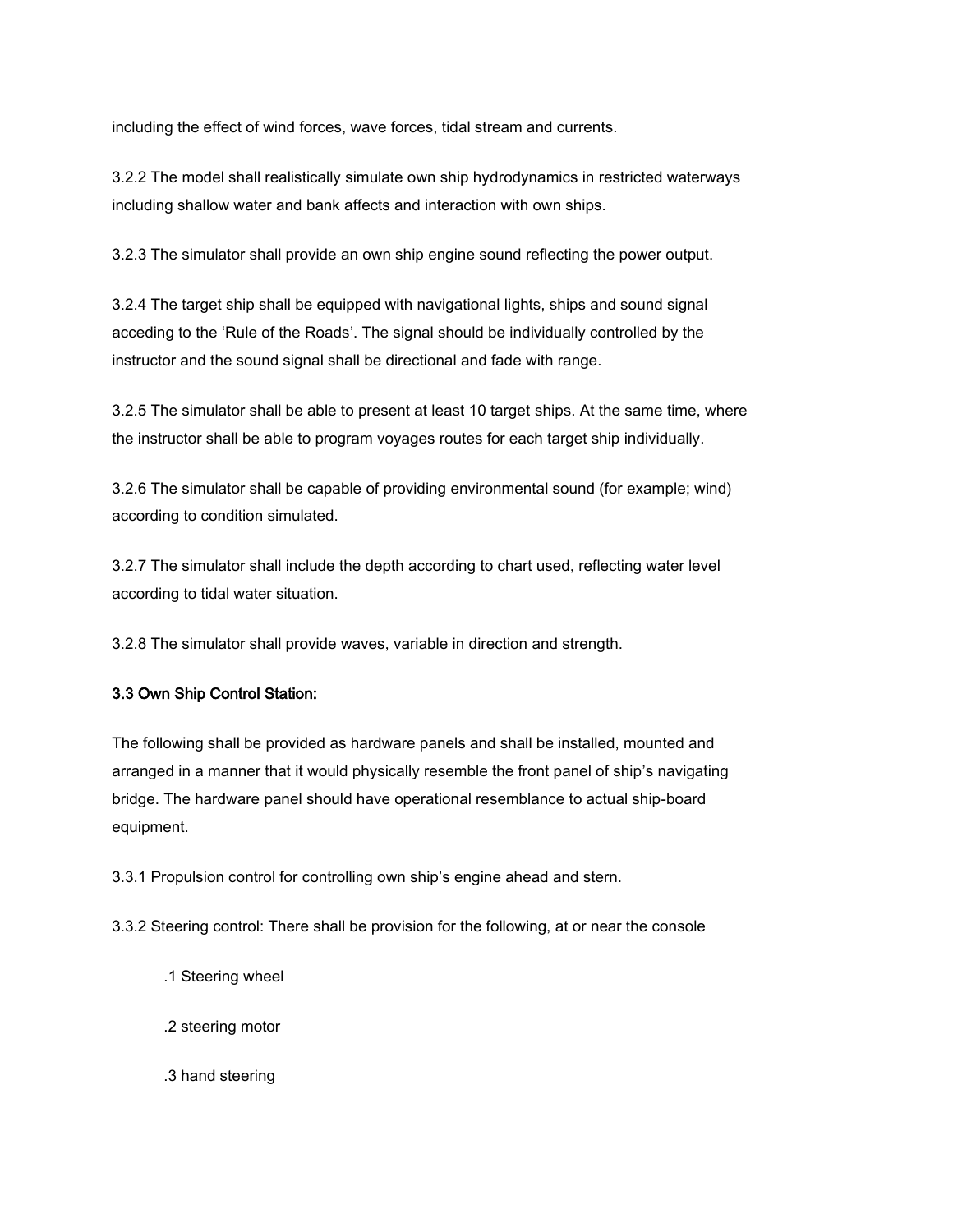.4 compass repeater able to depict gyro and / or magnetic headings

.5 gyro failure alarm

.6 auto-pilot

3.3.3 Engine Alarm Panel: Giving audible and visual alarm in the case of:

.1 start fail

.2 shut-down

# 4. Radar set and automatic radar plotting aides (ARPA):

4.1 ARPA

4.1.1 21" screen with the facility to simulate Radar. The radar shall be capable of being operated in sea stabilized relative motion mode and sea and ground stabilized true motion modes.

4.1.2 The Radar Simulation Equipment shall be capable of generation of interface, noise, radar / ARPA failure, yawing, clutter, spurious echoes, blind sector, parallel index lines.

4.1.3 The ARPA simulation equipment shall incorporate the facilities for:

.1 manual and automatic target acquisition

.2 past track information

.3 use of exclusion areas

.4 vector / graphic time and data display

.5 trial manoeuvres

# 4.2 ECDIS:

4.2.1 21" colour screen: Vector chart should be available for the exercise. It should be possible to edit existing areas and be able to generate chart data base of any area and scale if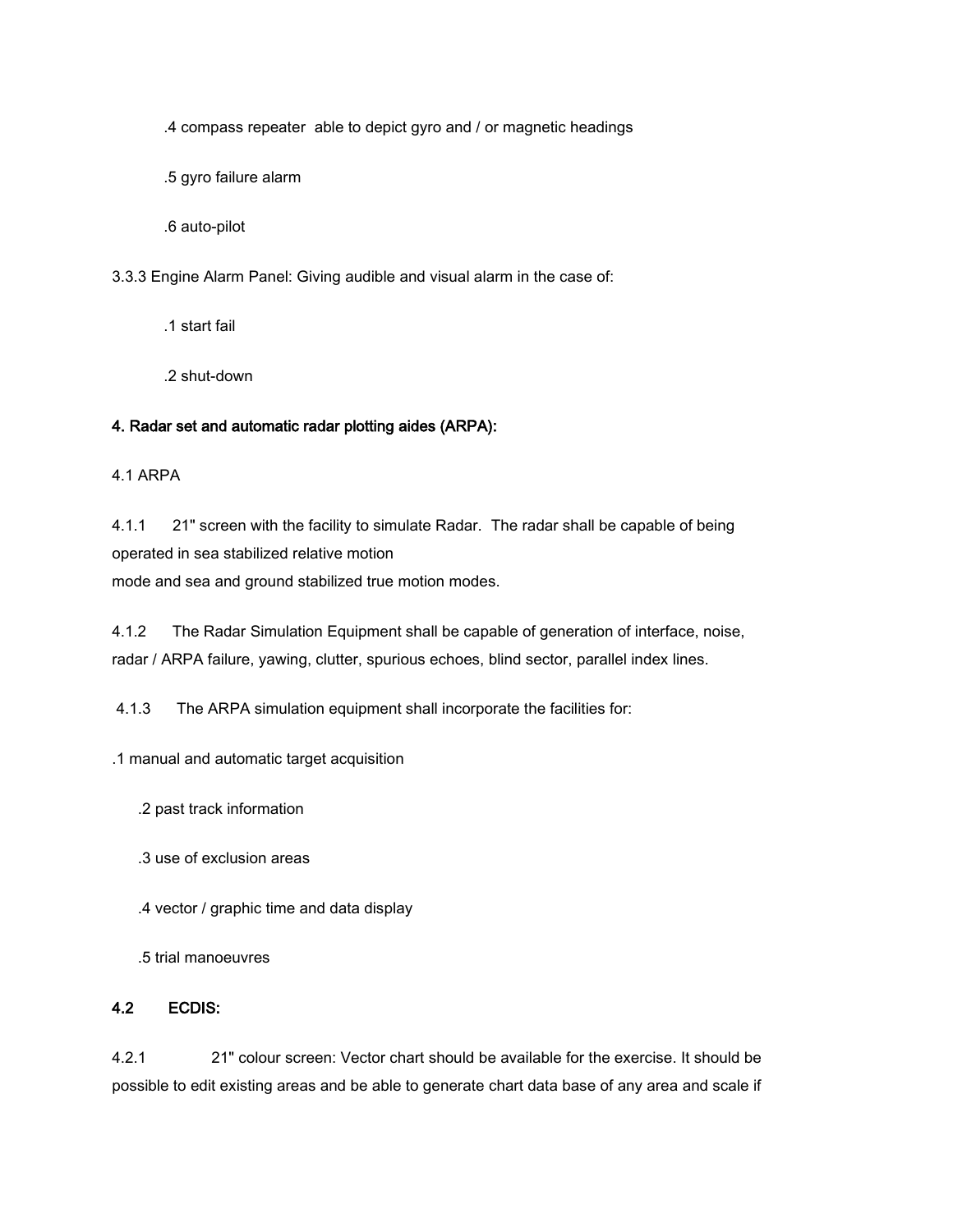desired, at a later stage. Normal feature of ECDIS system should be available including chart scaling and zooming, review, selected layer, route planning and monitoring.

4.3 Chart table with paper chart and publications: Chart table will resemble a ship chart table with minimum dimension of 4 X 3 ft. Paper chart and publications provided shall be appropriate for the areas in use.

# 4.4 Indicators:

4.4.1 Own ship station shall have at least the following indicators:

- .1 Wind direction and speed indicator
- .2 Rudder angle indicator
- .3 Rate of turn indicator
- .4 RPM / Pitch indictor
- .5 Clock (exercise time indicator)
- .6 Depth indicator
- .7 Speed Log Indicator
- 5 Ship's horn: To be provided on the wheel house consol as a push button.

6 The following equipment shall be simulated:

6.1 Electronic Navigation Aids: Global position system. Simulation of all facilities of a standard GPS receiver shall be available. This shall include display in latitude, longitude, course and speed over ground by the own ship, UTC, normal navigational calculation functions such as; great circle, rum line sailing, way points, alarms for X-track error, etc.

6.2 Echo-sounder: Simulation of complete echo-sounder shall be provided.. Facility to change gain adjustment, change over from DBS to DBK and vice versa etc., shall be provided. Alarm for shallow water depth shall be provided.

6.3 Sound Signal Generator :Ship's whistle and fog signals. Facilities shall be provided to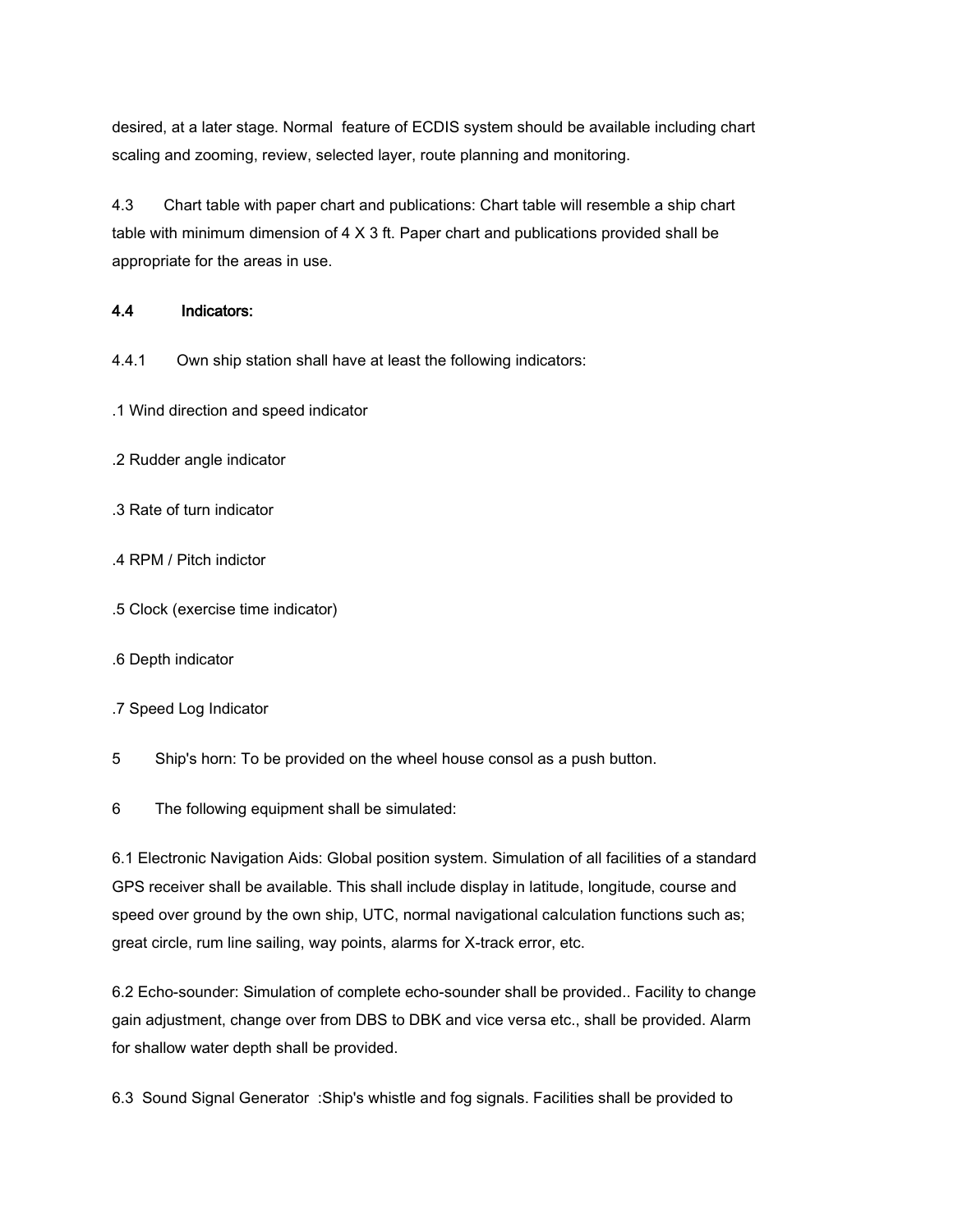general fog signals manually or automatically operated by own ships independently, as well as for each target separately by the instructor console. The fog signals should be interactive and the intensity and the direction at own ship station shall correspond to relative range and position of the station generating the sound signal. The fog signal shall be capable of generating the sound signals of the following:

.1 vessel making way through water

.2 vessel making no way through water

.3 vessel restricted in her ability to maneuver

.4 vessel at anchor

.5 vessel aground

.6 vessel not under command

6.4 Navigation lights and shapes display: Full set of navigation, Christmas tree lights and shapes shall be made available, which the own ship can select for display depending upon the prevailing circumstances.

7 **Instructor:** The instructor and the assessor shall be able to:

Start, halt, reset in time and place, and restart an exercise

7.4 Visually observe the trainees and their actions and follow the proceedings of an exercise by any method.

7.5 Change the operating environment during the running of an exercise, viz. shall be able to alter the wind (direction and force), swell (direction and height), current (direction and rate), cloud cover, and state of visibility.

7.6 Communicate with the trainees

7.7 A Display (minimum 19" monitor) providing a global view of the criteria simulation scenario The display plots ship's tracks, target movements and also provides a tool for altering the parameters of the various ships.